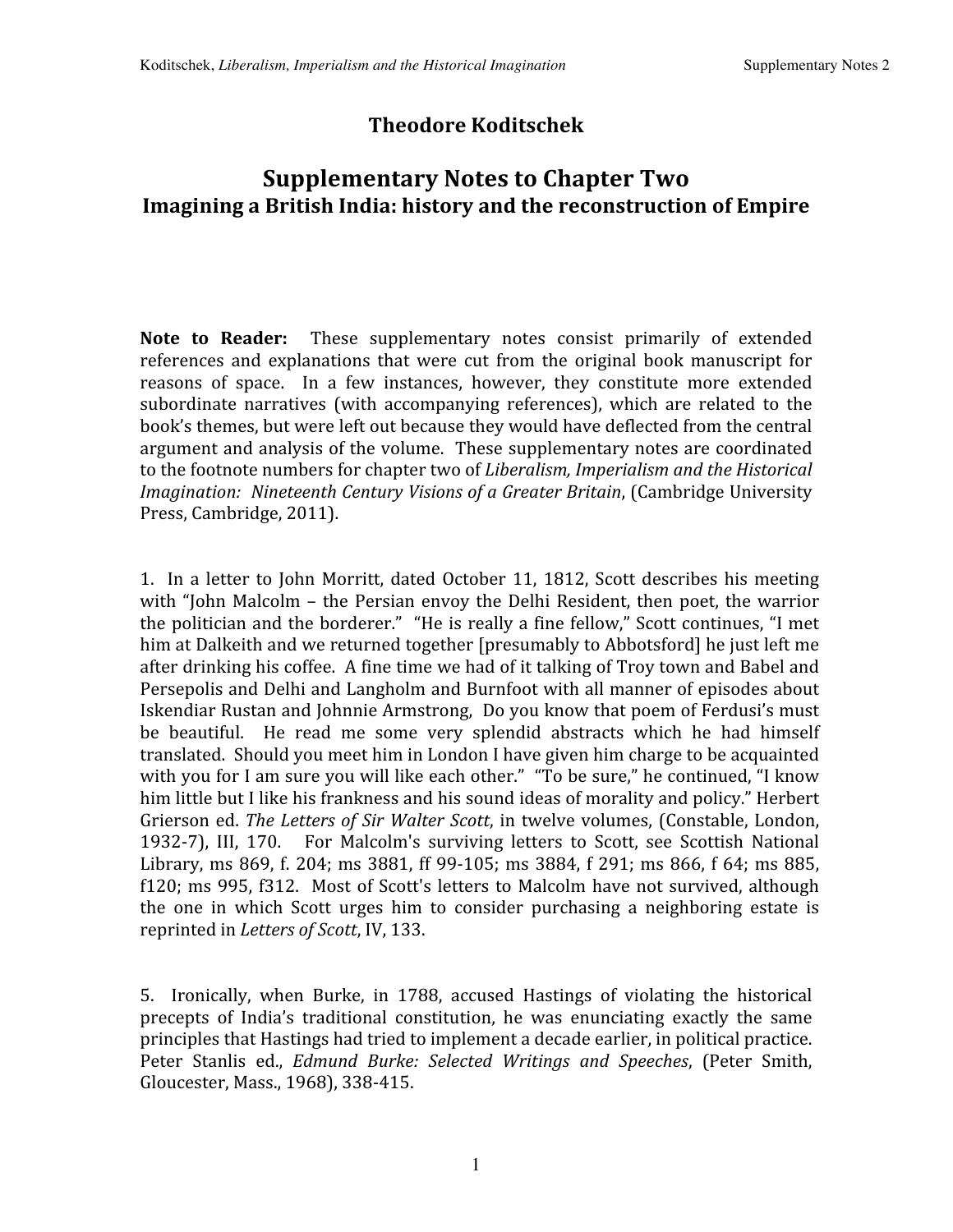7. When Jones arrived in Calcutta, in 1784, he was already well prepared for this historiographical task. Born in 1746 to a family of moderately prosperous Welsh intellectuals, he obtained a first rate education, not only in the standard Greek and Latin classics, but also in such then exotic tongues as Arabic and Persian. Variously employed as a writer, an aristocratic tutor, and a practicing barrister, he devoted as much time as possible to oriental studies, in which he gained a reputation for firstrate scholarship. Due to his political allegiances as a radical Whig, however, Jones was initially thwarted in his desire to obtain an appointment in India. Finally, he was
granted
a
Calcutta
judgeship,
and
departed
for
the
east. Garland
Cannon, *The*  Life and Mind of Oriental Jones, (Cambridge University Press, Cambridge, 1990); and S.N.
Mukherjee, *Sir
William
Jones:
A
Study
in
Eighteenth
Century
British
Attitudes
to*  India, (Cambridge University Press, Cambridge, 1968).

Thrust, like so many others, into the minutiae of legal precedents and evidence, Jones felt the need to learn Indian languages, including Sanskrit, as a precondition for mastering his craft. As he delved ever deeper into the Vedic and Vedantic literature,
however,
he
became
increasingly
enamored
with
the
ancient
civilization that had produced such texts. "My principal amusement is botany, and the conversation of the pundits," he wrote back home, "with whom I talk fluently in the language of the gods." In his early dealings with Bengali intellectuals, such as Jasantha Tarkapanchanan, Radhakanta Sarman, and Ali Ibrahim Kahn, Jones genuinely enjoyed a relationship of mutual advantage and spontaneous give and take. With the assistance of these and other erudite Brahman pandits and language experts, translations, papers, and prefaces flowed from Jones's pen. Readers both in India and in Europe were exposed to the finest specimens of classical Indian epics, poetry, and drama for the first time. In particular, see his translation of Sakuntala in Satya S. Pachori, ed., Sir William Jones: A Reader, (Oxford University Press, Delhi, 1993),
89‐130.

Yet, for Jones, the truest key to Indian history lay hidden in the secrets of language itself. Through painstaking examination of etymological relationships, he showed that
the
ancient
Hindu
king
Chandragupta
was
the
same
person
as
the
Sandrocottus, reported by Greek chroniclers of Alexander of Macedon's Asiatic campaigns. By synchronizing western and Indian chronologies in this manner, Jones's discovery paved the way for accurately dating many of the leading periods and episodes in Indian
history. Mukherjee, *William
Jones*,
73‐141;
O.P.
Kejariwal, *The
Asiatic
Society of Bengal, and the Discovery of India's Past, 17841838*,
(Oxford University Press, Delhi,
1988),
1‐75.

Most profound in their intellectual implications were Jones's insights into the nature of Sanskrit itself. "The Sanskrit language," he portentously proclaimed, "is of a wonderful
structure:
more
perfect
than
the
Greek,
more
copious
than
the
Latin,
and more exquisitely refined than either; yet bearing to both of them a stronger affinity. . . . than could possibly have been produced by accident." "No philologer," he concluded, "could examine them all three, without believing them to have sprung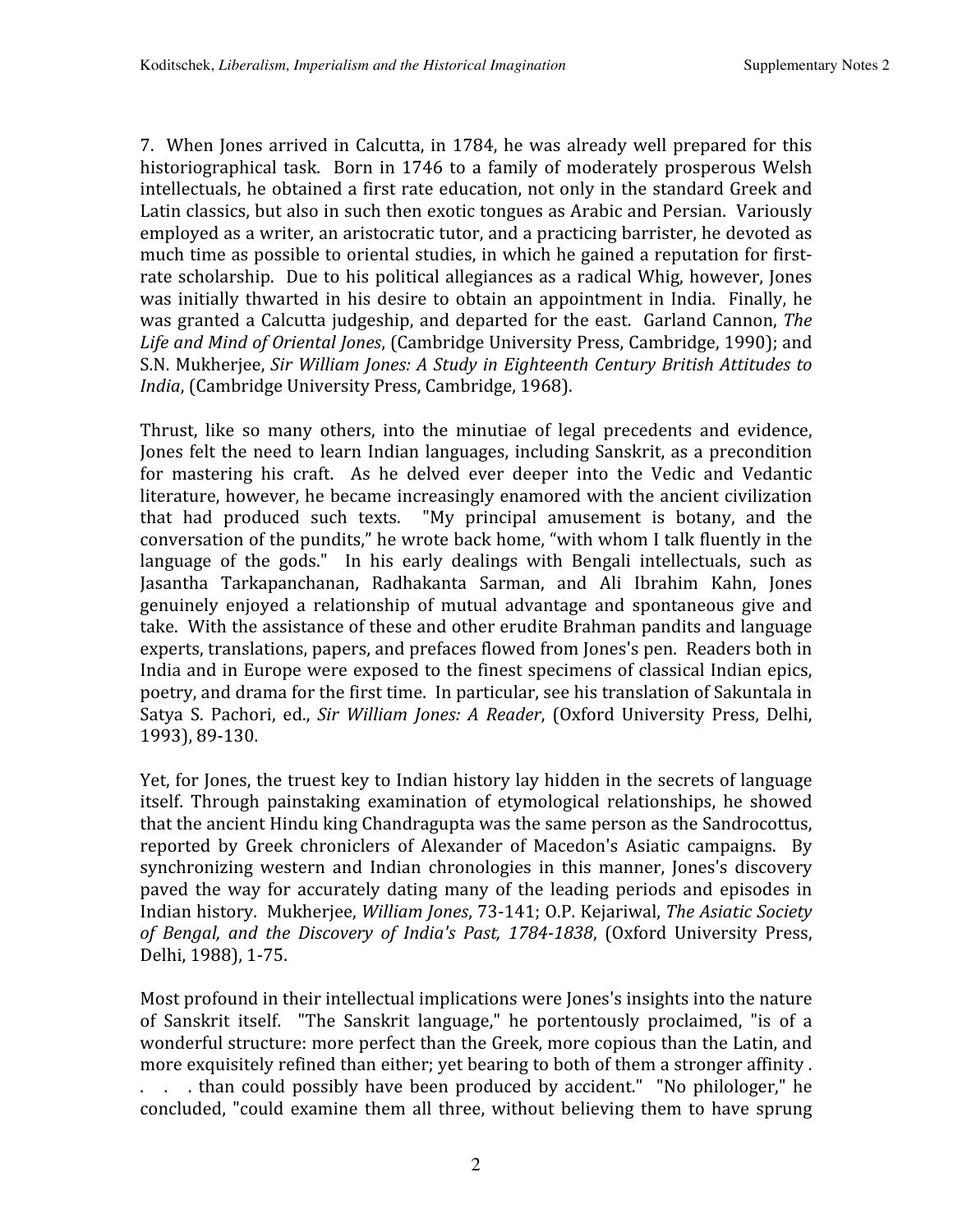from some common source, which, perhaps, no longer exists." See "Third Anniversary Discourse to Asiatic Society of Bengal," in, *William Jones: A Reader*, 175. As Mukherjee demonstrates, Jones was not the first to note similarities between Sanskrit and western languages, although he was the first to propose a clear genealogical
relationship, *Sir
William
Jones*,

90‐7.

Over the next few years, Jones began to build on the implications of this epochal hypothesis, which was destined to become the starting point for modern linguistics and Indological studies alike. Examining the myths and deities of the Greeks, Romans, and Hindus, he found a remarkable correspondence. This indicated not only that the languages, but also that the entire cultures, were genealogically linked. Finally,
examining
the
relationship
between
the
Bible
and
ancient
Hindu
texts,
Jones concluded
that
the
Hindus
were *not* related
to
the
Hebrews. Rather,
they
belonged to the same ethnological family as "the old Persians, Ethiopians, and Egyptians, Phoenicians, Greeks, and Tuscans, the Scythians or Goths, and the Celts." The British and
Indians,
in
other
words,
turned
out
to
be
distant
cousins. British
India
could
be regarded as an anthropological re-union, in which two peoples of vastly different culture and color might rediscover their common origins and consanguinity. Sir William Jones, "On the Hindus," in Marshall ed., *British Discovery of Hinduism*, 260.

Nevertheless, in the last analysis, Jones was in India to serve as a British judge. Inevitably, his exercise of legal authority took precedence over the informal bicultural
activities
that
he
sponsored
on
the
side. In
the
end,
all
of
his
erudite
Bengali friends became government employees or pensioners, and the nature of his relationship to them was subtly changed. It speaks volumes that the Bengal Asiatic Society, which Jones had founded in 1784, always depended on the research of dozens of Bengalis. Yet, none were invited to become actual Society members before 1829. David Ludden,
"Orientalist
Empiricism:
Transformations of Colonial Knowledge,"
in
Carol
Breckenridge
and
Peter
van
der
Veer
eds., *Orientalism
and
the*  Postcolonial Predicament, (University of Pennsylvania Press, Philadelphia, 1993), 250‐78;
Kejariwal, *Asiatic
Society
of
Bengal*,
152‐3.

8. Trautmann
is
certainly
right
to
dispute
the
charge
– made
by
Said's
less
nuanced followers - that the denigration of Asians and Africans is somehow inherently encoded
in
western
orientalist
discourse. Yet
his
own
account
of
the
Aryan
theory as
a
philological
"love
story,"
killed
off
in
the
late
nineteenth
century
by
bad
racial doctrines,
is
equally
problematic. *Aryans
and
British
India*,
(University
of
California Press, Berkeley, 1997), 15. By locating the source of imperial subjugation in the inherent qualities of a racialized discourse, Trautmann also gives too much weight to the power of ideology. My argument is that what made orientalism in general -and
the
Aryan
hypothesis
in
particular
– into
instruments
of
oppression
were
not any
qualities
of
epistemological
violence
that
inhered
within
them. Rather,
it
was the
growing
power
imbalances
between
Britons and
Bengalis,
which ensured
that any dialogue between these parties would be conducted on unequal terms. Although Trautmann seems to make this point on page 228, his substantive analysis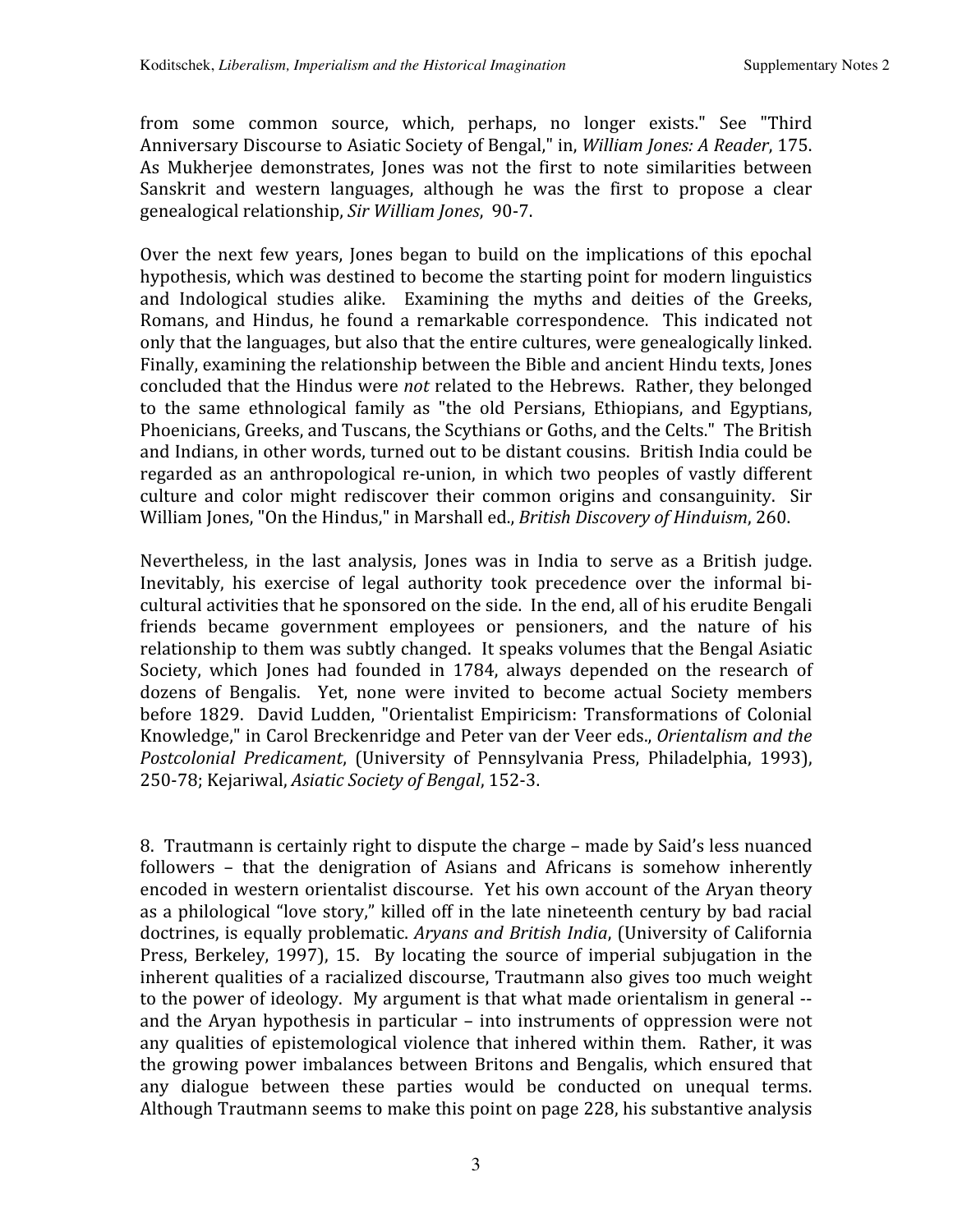treats
the shift
from philology
to racial science purely in intellectual
terms. This result
was
not
inevitable,
and
might
have
been
averted
had
the
British
succeeded
in their original intention of raising up an indigenous class of capitalistic landlords, who might have dominated Bengal in British interests, much in the manner that the English gentry and aristocracy ruled at home. These efforts, which began in the 1760s,
culminated
in
the Permanent
Settlement
of
1793,
which
attempted
to
endow the Bengali z*amindars* as propertied landowners on the English model. Had the same energy invested in deciphering Indian antiquity been directed towards understanding the sociological complexities of Indian land tenures, British officials might have been less captivated with this scheme. Under the Mughals, the zamindars had not been landlords in the modern English sense, but quasi feudal retainers, who also served as patrimonial officials in collecting revenues for the state. Because it flew in the face of rural social relations, the effort to turn these prebendial officials into loyal, territorial hereditary aristocrats was probably doomed
from
the
start. The
high
revenue
demands
that
were
made
during
years
of bad harvests compelled many of the old *zamindars* to sell out to urban traders. Ranajit
Guha, *A
Rule
of
Property
for
Bengal:
An
Essay
on
the
Permanent
Settlement*, (Duke University Press, Durham, [1963] 1996); Battacharya, "Eastern India," *Cambridge,
Economic
History
of
India*,
II,
270‐331.

11. The attitudes of these students, as expressed in their course essays, are very revealing of the direction in which British orientalism was headed. On the one hand, most of the students dutifully praised the high achievements of ancient Indian civilization. "It
must
be
allowed,"
wrote
Terrick
Hamilton,
"that
no
nation
can
boast of an origin so ancient," as
that of
the
Hindus. "While
the European
world
were hordes of barbarians" W.P. Elliot acknowledged, "learning and science flourished in high perfection in the east." Yet these pro forma endorsements were usually offered as foils to show how far the modern Hindus had degenerated from the high civilization
of
their
distant
ancestors. Given
the
normal
tendency
for
human
society to advance, this deterioration spoke very poorly for the Indian character, according to T. Newman. "To vegetate in sloth is the delight of the Hindoo: and he is never roused to exertion but by the calls of necessity, or to glorify his ruling passion, avarice" Primitiae Orientales: Essays by Students of the College of Fort William, vol I, (Calcutta,
1802),
quotes
on
22,
40,
54,
and
132.

Yet, for all their indictments of the decadence and degeneracy of modern Indians, none
of
these
budding
imperialists
believed
that
Indians
were
hereditarily
inferior. Edward Wood attributed Hindu 'effeminacy' to the effects of a hot climate, but all the others saw it as rather the social product of a corrupt *social* order. The Indians would never advance, they argued, as long as Hindu institutions prevailed. The caste system, gross superstitions, the Brahman monopoly on learning, barbaric customs
like
Sati,
all
would
have
to
be
completely
abandoned
before
there
could
be any
progress
in
Indian
society. The
very
fact
that
the
ancient
Hindus
had
been
so civilized, argued W.B. Martin, was testimony to the Indians' inherent ability. To realize this potential, however, they had to embrace the cultural imports of the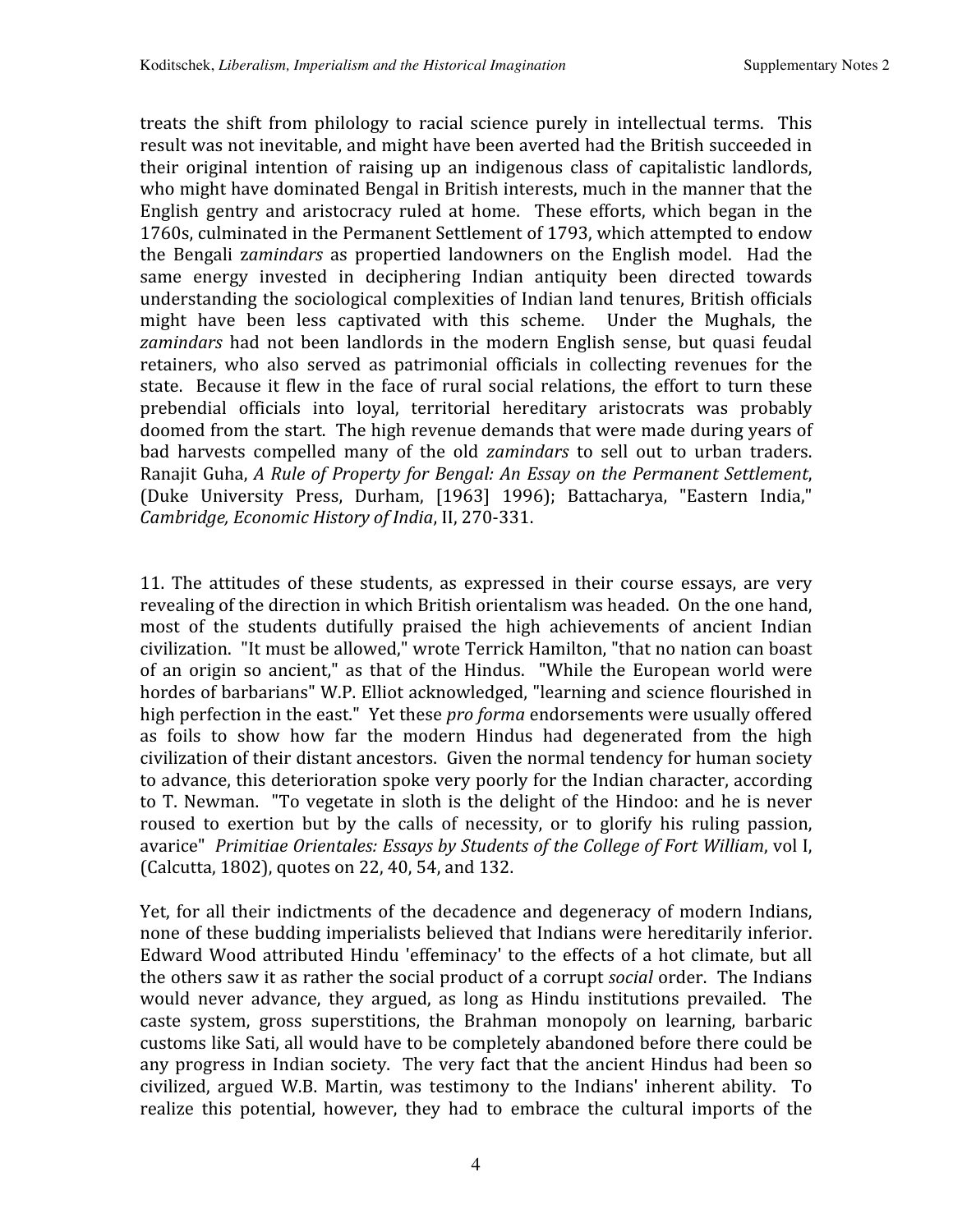British; secular education, capitalist economics, and Protestant Christianity. Primitiae Orientalis, I, quote on 115-8. See also, essays by Richard Jenkins, William Chaplin, James Hunter, and William Oliver, vol. II, (Calcutta, 1803), 28-33, 43-47, 60‐66.
88‐92.

15. To provide an instructional staff for Fort William College, thirteen English teachers and professors were hired at salaries ranging from 12,000 to 31,200 rs (£1475‐3840)
per
year. They
were
supported
by
staff
of
fifty
native
munshis,
who were
paid
480
to
2400
rs
(£60
‐288)
per
year. Sisir
Kumar
Das, *Sahibs
and
Munshis: An
Account
of
the
College
of
Fort
William*,
(Orion,
Calcutta,
1978),
1‐67.

David Kopf has argued that the native assistantships did provide valuable opportunities
for
a
small
number
of
indigenous
Bengali
intellectuals
to
collaborate with their British superiors in translating texts, publishing original works, codifying transliterations, and developing printing fonts for the various modern Indian vernaculars. Nevertheless, the College made little or no original contribution to the study of Indian history. Moreover, its inequalities of pay and position made it clear just how much the Hastings ideal of collaborative orientalism had fallen prey to the realities of colonial hierarchy. David Kopf, *British Orientalism and the Bengal Renaissance: The Dynamics of Indian Modernization, 17731835*, (University of California Press, Berkeley, 1969), 1‐126. Partha Chatterjee, *The Nation and its*  Fragments: Colonial and Postcolonial Histories, (Princeton University Press, Princeton,
1993),
77‐85,
analyzes
the
case
of
Mrityunjay
Vidyalankar,
who
produced his *Rãjãbali*, a chronological arrangement of Bengali annals and legends about the succession of kings, which is sometimes referred to as the first Bengali history. According
to
Vidyalankar,
political
legitimacy
(including
that of
the
British
Raj)
is deemed to rest on divine will. One need not doubt the sincerity of this judgment to see how it might be mistaken for sycophancy by his EIC employers who were, after all,
subsidizing
his
book. Das
concludes
that
Indian
teachers,
like
Vidyalankar, were hired in a strictly subordinate capacity, as language instructors, and were allowed little autonomy in the performance of their jobs. Moreover, they had to put up with the
arrogant,
supercilious
behavior
of
the
students,
many
of
whom
resented
being confined to a classroom, when they might have been drinking, whoring, or gambling their
way
into
debt. *Sahibs
and
Munshis*,
36‐120.

22. The
contents
of
Mackenzie's
collection
are
fully
described
by
H.H.
Wilson, *The Mackenzie Collection: A Descriptive Catalogue*, (Higginbotham, Calcutta, 1828). For Munro see G.R. Glieg, *The Life of Major-General Sir Thomas Munro, Bart*, two vols., (Colburn,
London,
1830);
and
Thomas
Munro, *Selections
from
his
Minutes
and
Other*  Offical Writings, two vols., (Kegan, Paul, London, 1881)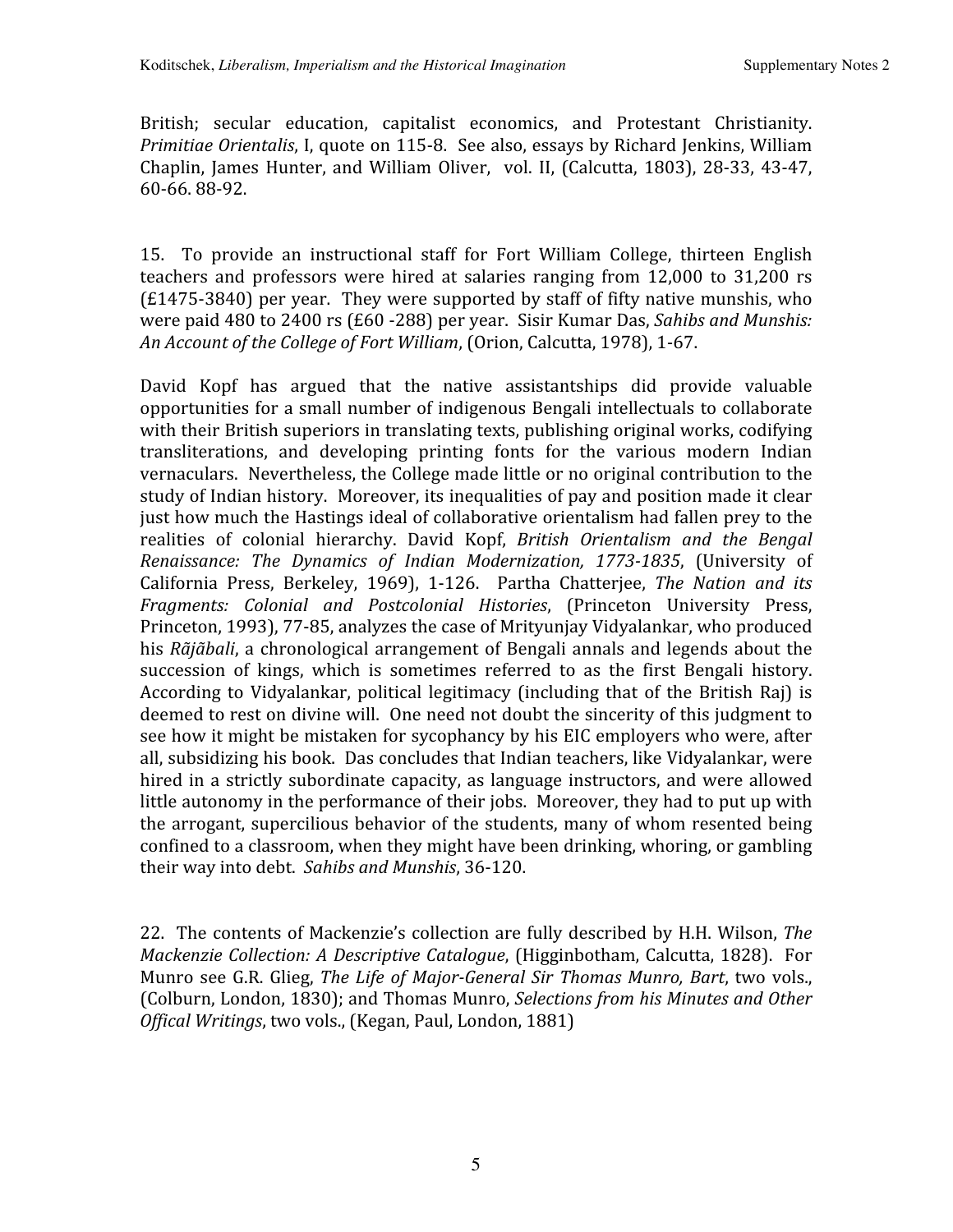28. The
afterlife
of
Tod's *Rajathstan* in
constructing
the
place
of
the
Rajputs
in
the British
colonial
state
has
recently
been
explored
in
Jason
Freitag, *James
Tod
and
the Rajputs
of
Rajasthan*,
(Brill,
Leiden,
2009).

33. Malcolm argues that Nanak's original doctrine was perpetuated for several generations through an ascetic sect. However, it caught fire only during another period of chaos (late seventeenth century) when it was transformed by barbarian warlords into a militant dogma of neo-Hindu revival. John Malcolm, A Sketch of the *Sikhs*, (Murray,
London,
1812) .

34. Walter Scott read Malcolm's
"very interesting" *History of Persia* and
thanked him for "a history so much wanted in our literature, and which may be said to form the connecting link between that of Greece and that of Asia." "I cannot enough admire the pains which it must have cost you, among many pressing avocations and duties, to collect and compose the materials of so large and important a work." Letters of Scott, IV, 133. A few months later, he confided to his friend Morritt, "John Malcolm's Persia has been also part of my winter reading. The succession of so many hard named tyrants through a course of events strikingly varied unless when the turbulent tribes emigrated and like a migration of Solway moss overran and ruined Industan does not sound [?] a varied or amusing subject. Yet I found it very interesting
and
I
think
Sir
John
has
succeeded
very
well:
his
own
remarks
are
always naturally
and
aptly
introduced,
and
show
knowledge
of
mankind
both
in
theory
and practice." *Letters
of
Scott*,
IV,
185.

35.
Malcolm
envisioned
the
Holkar
family
as
potential
counterweights
to
the
Sindias. He paints an attractive picture of the honest soldier Tukoji Holkar, and is similarly enamored
of
the
pious
and
sagacious
princess
Ahalya
Bai,
for
whom
he
has
nothing but unqualified praise. The vagaries of Jeswant Rao, however, made the Holkars unreliable
as
allies. After
his
descent
into
madness,
followed
by
the
misrule
of
Tula Bai and Amir Kahn, even the Holkar retainers, according to Malcolm, began to secretly hope for their defeat by the British -- a secret wish with which the British of course
promptly complied. John
Malcolm, *A
Memoir of
Central
India*, (Sagar,
New Delhi,
[1820],
1970),
I,
58‐348,

36. Continuing
this
analysis,
Malcolm
cited
the
warlord
Bapu
Ragunath,
as
a
former troublemaker who "is now displaying as much zeal and energy in promoting cultivation
and
tranquility,
as
he
did
two
years
ago
in
plundering
the country
and disturbing the general peace." "I was delighted to find" he wrote elsewhere, "that the head of the Jahrijah tribe was a most promising young prince." Even Malcolm's former antagonist, Daulet Rao Sindia, "is personally of a good disposition, and is now
free
from
the
counselors
who
betrayed
and
corrupted
his
youth
[now]
sees
in their true light the motives that have actuated the British Government." "He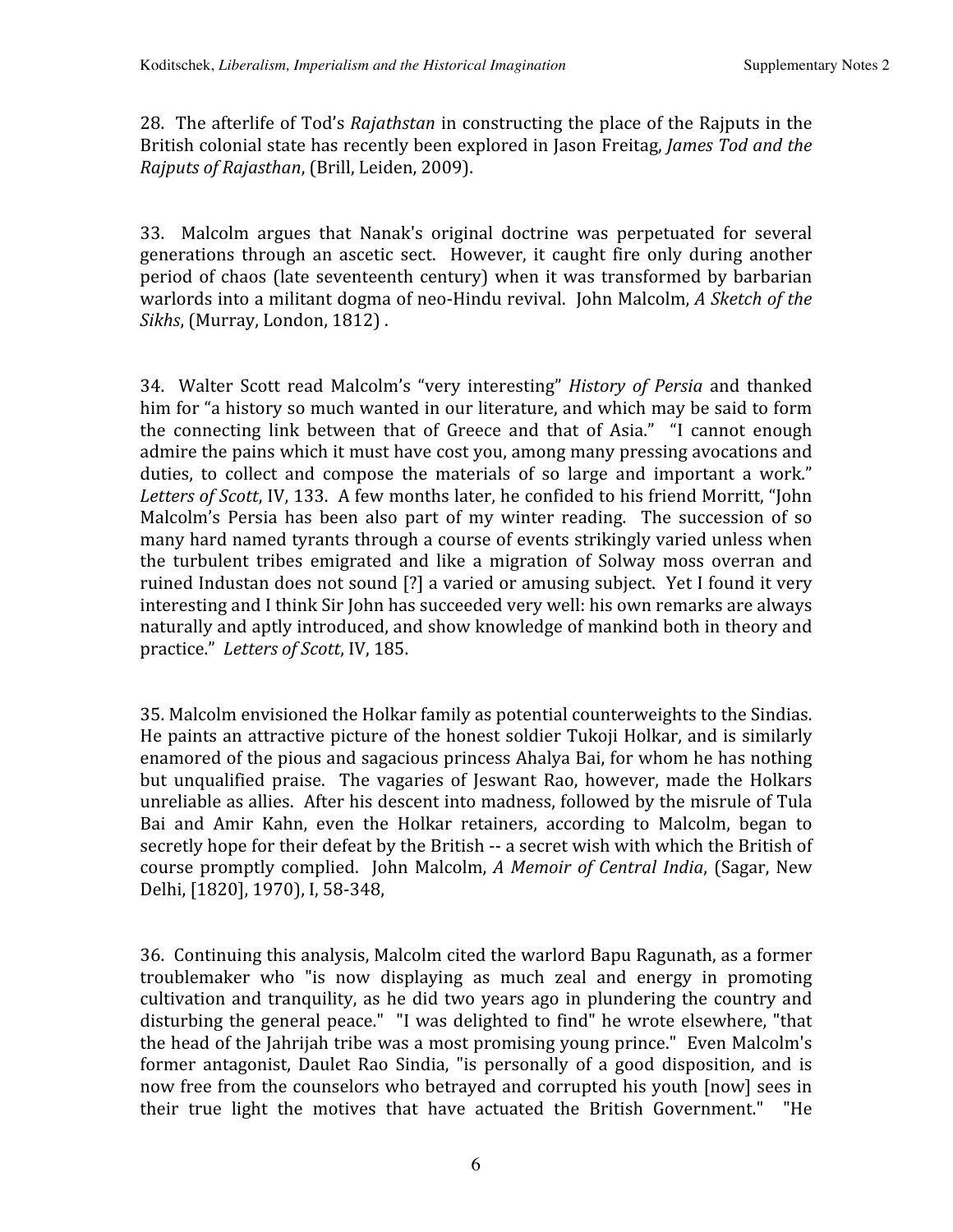appears," Malcolm hoped "to have submitted to the great revolution that has arrived; and . . . is forward to recognize the paramount sway of the British government."

Malcolm, *Memoir
of
Central
India*,
I,
58‐348.

38. "We have subdued nations ‐‐ we have overcome difficulties apparently insurmountable -- we have braved many dangers successfully," Malcolm noted, "but I will say that we have at this moment to encounter a greater danger than we have ever before encountered -- the danger arising from ourselves." Speech of Sir John *Malcolm, in
the Court of Proprietors, on
the East
India Company Charter*,
(Murray, London,
1833),
6.

41. Elphinstone
had
a
deep
and
long‐standing
appreciation
for
the
works
of
Scott. In 1805, he was charmed by the *Lay of the Last Minstrel*, when it arrived in a shipment of books from England, and noted reading his *Life of Dryden* a few years later. However,
in
1815,
when
Scott
published
his
"Field
of
Waterloo"
Elphinstone acidly
remarked:
"There
is
something
so
much
beneath
the
dignity
of
so
great
a
poet in
posting
over
to
Waterloo
for
materials
for
a
saleable
epic
poem,
like
a
fourth‐rate landscape painter setting off to the lakes to sketch for the print shops." T. E. Colebrooke, The Life of Mountstuart Elphinstone, in two volumes, (John Murray, London, 1884), I1-229, quote on 315; James Sutherland Cotton, Mountstuart *Elphinstone*,
(Oxford
University
Press,
Oxford,
1896),
52‐82.

42. Walter
Scott,
for
his
part,
enthused
that
Elphinstone's
book
on
Afghanistan
was "by far the most interesting of the kind that I have ever read." Letters of Scott, IV, 169, see also 151. A few months later, he advised his friend Morritt "to read Elphinstone's Cabul if you have not already done so. It is the best account of shepherd tribes which we have had for a long time & drawn with a discriminating and
spirited
pencil." However,
Elphinstone
and
Scott
appear
to
have
met
only
once, late in life, when Scott was already well advanced in his final illness. Letters of Scott, IV,
185;
Cotton, *Elphinstone*,
209,
211.

45.
The
necessity
of
intruding
more
directly
into
the
lives
of
ordinary
Indians
was further reinforced by the severe unemployment that followed the dismantling of the Peshwa's army and state. In 1818, Elphinstone estimated that there were 25,000 to 30,000
discharged
cavalrymen
at
large
in
his
province,
many
of
whom
had
turned marauders or social bandits. After expelling some and repressing others, he was willing to turn the best of them into British Sepoys. No sooner had this problem been reduced to manageable proportions, than a similar crisis erupted in the western
Ghauts. Elphinstone, *Territories
Conquered
from
Paishwa*, (Oriental,
Delhi, [1821], 1973), 146‐73; Kenneth Ballhatchet, *Social Policy and Social Change in*  Western *India*, (Oxford University Press, London, 1957), 35-42, 77-83, 217-34.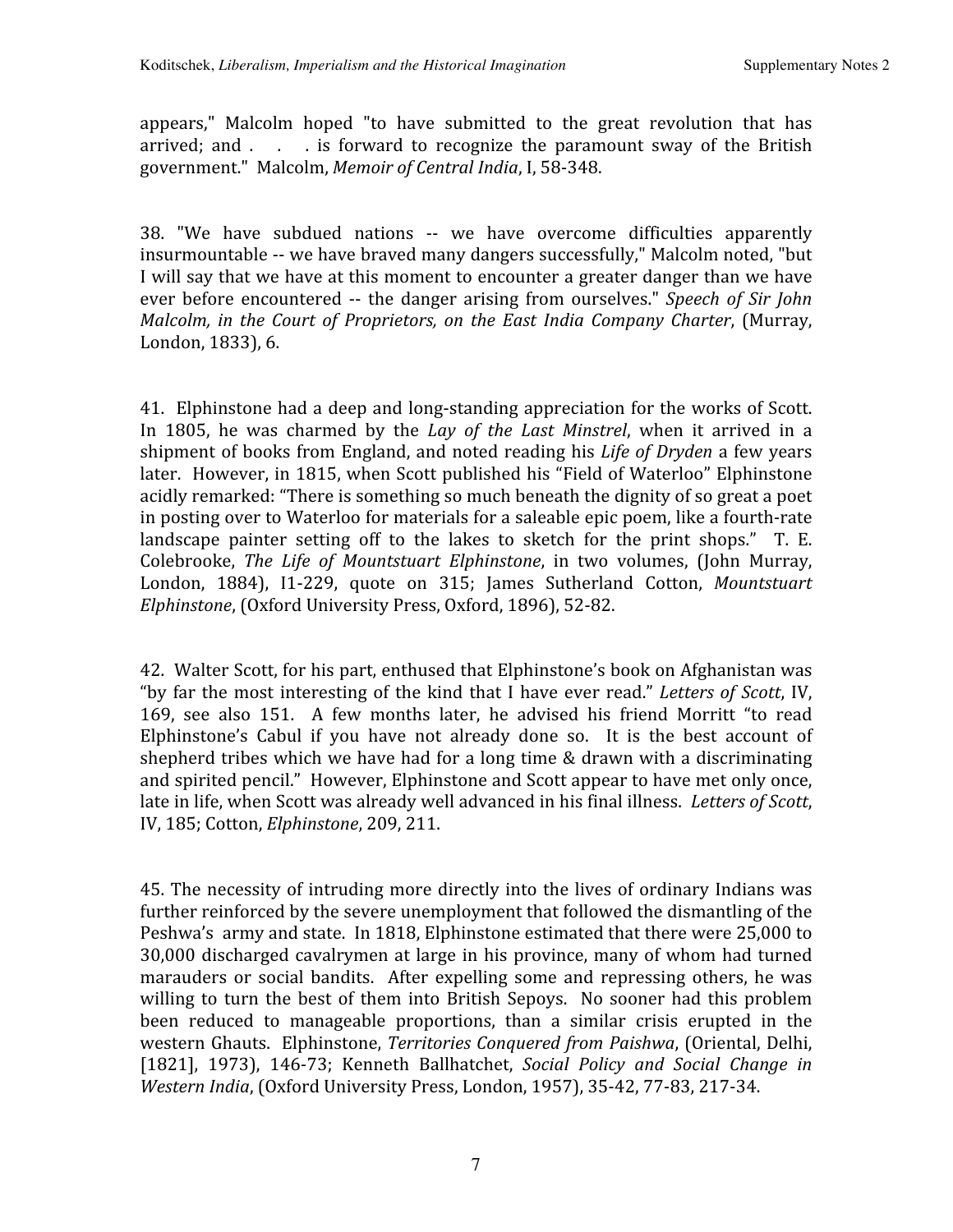46.
"Our
assumption
of
the
Government
is so
great
and radical
an
innovation
that there is scarcely any institution in the country into which it does not necessarily introduce great changes," Elphinstone acknowledged. "Many rules thus hastily made can never be retracted & we may find many years hence that we have inadvertently destroyed some institution or some feeling essential to the system we wish to preserve." Elphinstone, Territories Conquered from Paishwa, quote on 37. A *History of the Maharattas*, in two volumes, (Times of India, Bombay, 1878) was eventually
written
by
Elphinstone's
assistant,
James
Grant
Duff.

50.
For
a
study
of
the
curious
alliance
generated
by
the
project
of
anglicization
and modernization between secular utilitarians like Mill, and evangelicals like Charles Grant, see Ainslee Thomas Embree, *Charles Grant and British Rule in India*, (Columbia
University
Press,
New
York,
1962).

53. Mill's redefinition of 'barbarism' from a socio-economic stage based on a pastoralist mode of subsistence in
the Scottish four‐stage model
to an evaluative cultural
category
in
a
binary
that
juxtaposes
it
to
"civilization"
has
gone
unnoticed by
most
commentators
on
Mill,
with
the
exception
of
Pitts. The
point
is
important for
reasons
that
Mill
makes clear
in
Chapter
8
of *History
of
British
India*. Discovering the
correct
ranking
of
the
Hindus
in
the
scale
of
civilization
was
not
just
an
abstract exercise in historical investigation according to Mill. It was also a supreme obligation
of
imperial
power,
since
"no
scheme
of
government
can
happily
conduce to the ends of government, unless it is adapted to the state of the people for whose use it is intended." *History of British India*, II, 135; *British India*, 225. That his ranking of the Hindus in the "scale of civilization" might have been chosen to justify Britain's despotic "scheme of rule" does not seem to have occurred to Mill.

62. According
to
H.H.
Wilson,
"In
the
effects
which
Mill's *History* is
likely
to
exercise upon the connection between the people of England and the people of India . . . its tendency is evil: it is calculated to destroy all sympathy between the ruler and the ruled; to preoccupy the minds of those who issue annually from Great Britain to monopolise posts of honour and power in Hindustan, with an unfounded aversion to those over whom they exercise that power. . . . There is reason to fear that these consequences are not imaginary, and that a harsh and illiberal spirit has of late years
prevailed
in the
conduct
and
councils
of
the
rising
service
in
India
which
owes its
origin
to
impressions
imbibed
early
in
life
from
the *History* of
Mr.
Mill." Quoted in C.H. Phillips, "Mill, Elphinstone and History of India," in Phillips ed., *Historians of* India, Pakistan and Ceylon, (Oxford University Press, London, 1961), 225-6. Too bad that instead of writing an alternative to Mill's History, Wilson simply chose to republish it in a critical edition with footnotes indicating exactly where he thought Mill
had
gone
astray.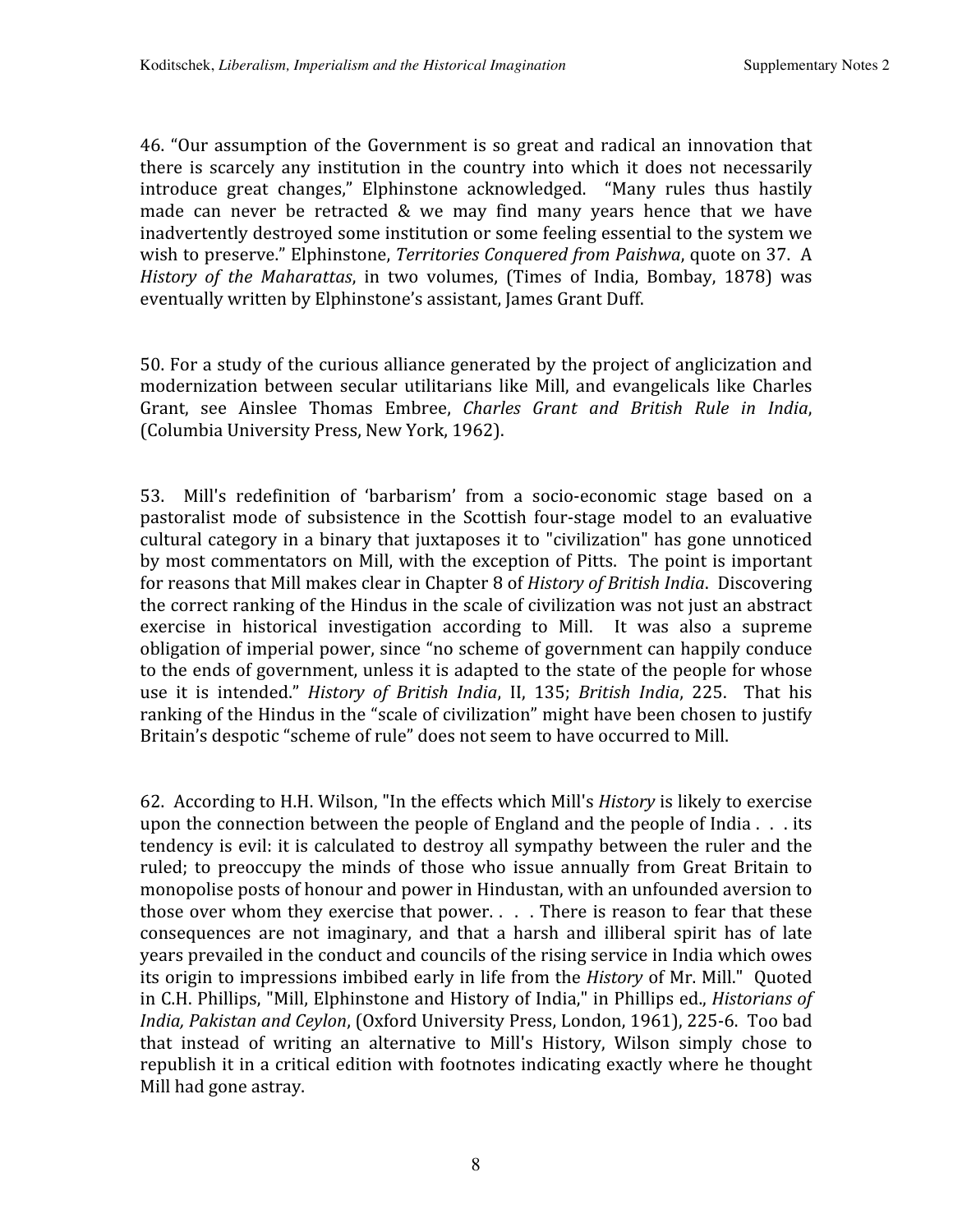64.
"Learning
is
greatly
honoured
throughout
the
code
[of
Manu]
and
the
cultivation of
it
is
recommended
to
all
classes. It
is
true
the
Vedas,
and
the
commentaries
on them, with a few other books, are the only ones to which the student is directed; but he is to learn theology, logic, ethics, and physical science from those works." Mountstuart
Elphinstone, *The
History
of
India:
Hindu
and
Mahometan
Periods*,
(Kitab Mahal,
Allahabad,
1966),
47.

66. "There is something on the gigantic scale of the Hindu gods, the original character
of
their
sentiments
and
actions,
and
the
peculiar
forms
in
which
they
are clothed,
and
splendour
with
which
they
are
surrounded,
that
does
not
fail
to
make an
impression
on
the
imagination."
Elphinstone, *History
of
India*,
96.

70. Exposed to the seedier side of Anglo-Indian life, Rammohun was initially contemptuous of this race of new conquerors whose main talent seemed to be the ability
to
gamble
their
way
into
debt. Nevertheless,
as
he
became
better
acquainted with the range of British character, he began to revise his impression of their breed. S.
D.
Collet, *The Life
and
Letters
of
Raja
Rammohun
Roy*, (Sadrahan
Brahmo
Samaj, Calcutta,
1962), 1‐16;
Asok
Sen,
"The
Bengal
Economy
and
Rammohun
Roy,"
in
V.C. Joshi ed., Rammohun Roy and the Process of Modernization in India, (Vikas, Delhi, 1975),
103‐35.

71. Indeed,
as
he
wrote
to
his
British
patron
Digby,
"I
have
found
the
doctrine
of Christ more conducive to moral principles, and better adapted for the use of rational beings than any others which have come to my knowledge: and have also found Hindus in general more superstitious and miserable, both in performance of their religious rites and in their domestic concerns, than the rest of the known nations on the earth." Collet, *Life of Roy*, 59-107, quote on 71; Roy, "Letter to John Digby,"J.C. Ghose,
ed., *The
English
Works of
Raja
Rammohun
Roy*, (Cosmo,
New
Delhi,
1982), IV, 928-9. Yet this was an uncharacteristic indictment from a man who generally exhibited a strong concern for his peoples' dignity. Some years earlier he had stood up against racism in the EIC. When one of his superiors had failed to show him proper respect, he had successfully petitioned for official redress. Now he was emerging theologically victorious in his insistence that all the defects, which Christians
found
in
his
religion,
were
equally
evident
in
their
own.

Roy's departure from the orthodoxies of his brethren was accompanied by an astute understanding of why they found it so threatening. Hindu reluctance to embrace
the
universal
truths
contained
within
the
dogmas
of
Christianity
was
due to the colonial power imbalance between them. "It seems almost natural that when one nation succeeds in conquering another, the former . . . laugh and despise the religion and manners of those that are fallen within their power." "To introduce a religion,"
Roy
continued,
"by
means
of
abuse
and
insult,
or
by
affording
the
hope
of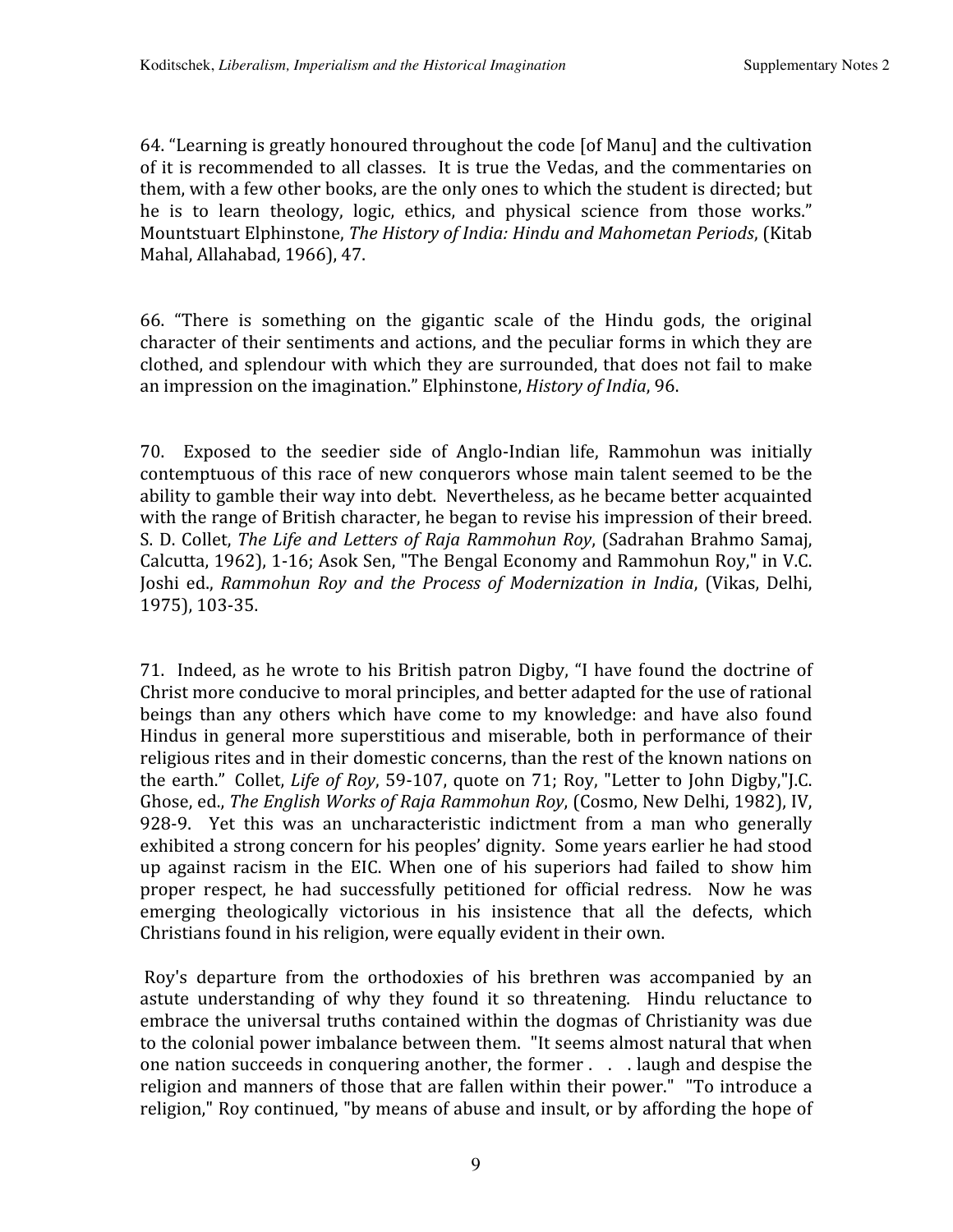worldly gain is inconsistent with reason and justice." "Brahminical Magazine," in English Works, I, 145-7. Because he had eschewed power, Roy hoped that he could provide
a
more
effective
conduit
for
what
was
valid
in
the
English
conquering
ideas. Orthodox Hindu hostility showed that had not entirely succeeded in this aim.

72. Throughout
his
entire
life,
Roy
remained
a
target
of
constant
criticism
from
his own
people. Periodically,
he
was
threatened
with
physical
violence,
and
was
ground down over a period of years by a succession of frivolous lawsuits by designing relatives and malicious compatriots. This inevitably produced a reaction in his character, leading to what Dipesh Chakrabarty's has called a "doubling of the voice," which he identifies in such ambivalently situated colonial thinkers as Jomo Kenyatta,
D.D.
Kosambi, and
Joseph
Appiah,
in *Provincializing
Europe:
Postcolonial*  Thought and Historical Difference, (Princeton University Press, Princeton, 2000), 236‐43.

73. Roy's
final
trip
to
England
was
in
many
ways
the
culmination
of
his life
work. After many years of representing Britain to Indians, he felt the time had now come (with the impending renewal of the EIC Charter) to represent India to Britons, by giving them a concentrated dose of himself. Characteristically, this bicultural exchange
encapsulated
a
more
complex
situation,
in
which
he
tried
simultaneously to serve as the Mogul Emperor's envoy to the British Government, the British Government's instrument against Hindu traditionalists, and modern Hinduism's advocate
to
Europe's
Christian
public.

Collet, *Life
of
Roy*,
282‐422.

74. In
a
satire,
published
under
the
pseudonym,
'Ram
Doss',
Roy
issued
an
appeal
to the missionaries to join with orthodox Hindus in a campaign against the Unitarian evil, pointing out their mutually shared polytheistic approach. "You must admit that the same omnipotence which can make three [gods] ONE, and one THREE, can equally reconcile the UNITY and PLURALITY of three hundred and thirty million." Roy, "Ram Doss's Reply to a Remark of the Editor of the *Bengal Hurkaru*", *English* Works, IV, 892-5, quote on 893.

78. If Roy could never resolve his fundamental ambivalence about popular Hinduism, he could at least stand firm against the myriad of Christian missionaries and Dissenters, who each wanted to claim him for their particular brand of Protestant Nonconformity. At every point in his career, he repeated this declaration of spiritual independence, which his Christian interlocutors found remarkably difficult to understand. By the time of his death, he had finally succeeded in conveying
the
message
that
his
respect
for
the
human
Jesus
had *not* converted
him to Christianity. At the final moment, when he expired, during his ill-fated visit to England, his Hindu attendants were enlisted as witnesses that the body had been appropriately
buried,
with
the
Brahmanical
thread
left
undisturbed.